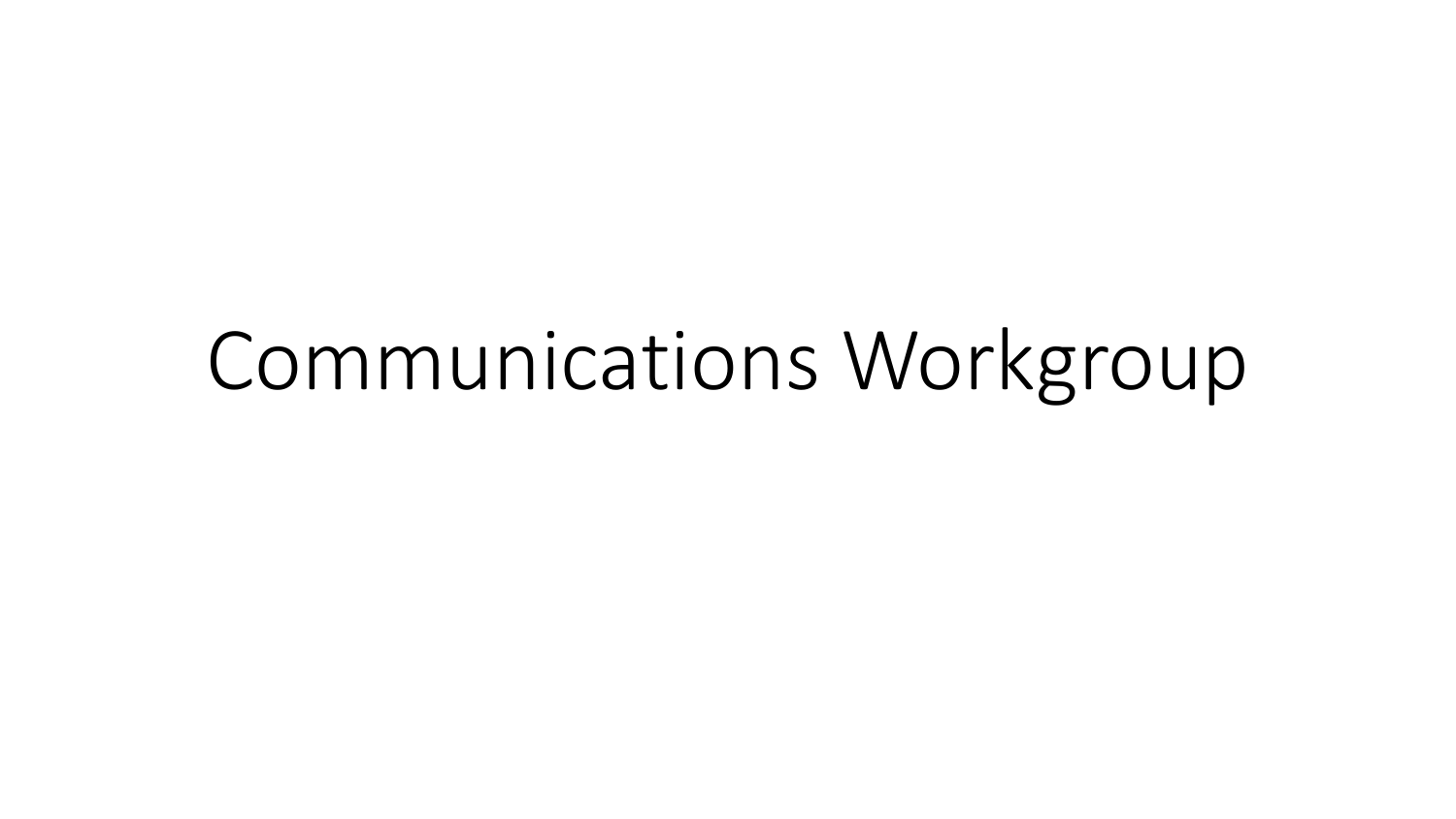### Communications Workgroup Charge

Define communication concerns or opportunities and consider whether the formation of a Communications Committee would be appropriate.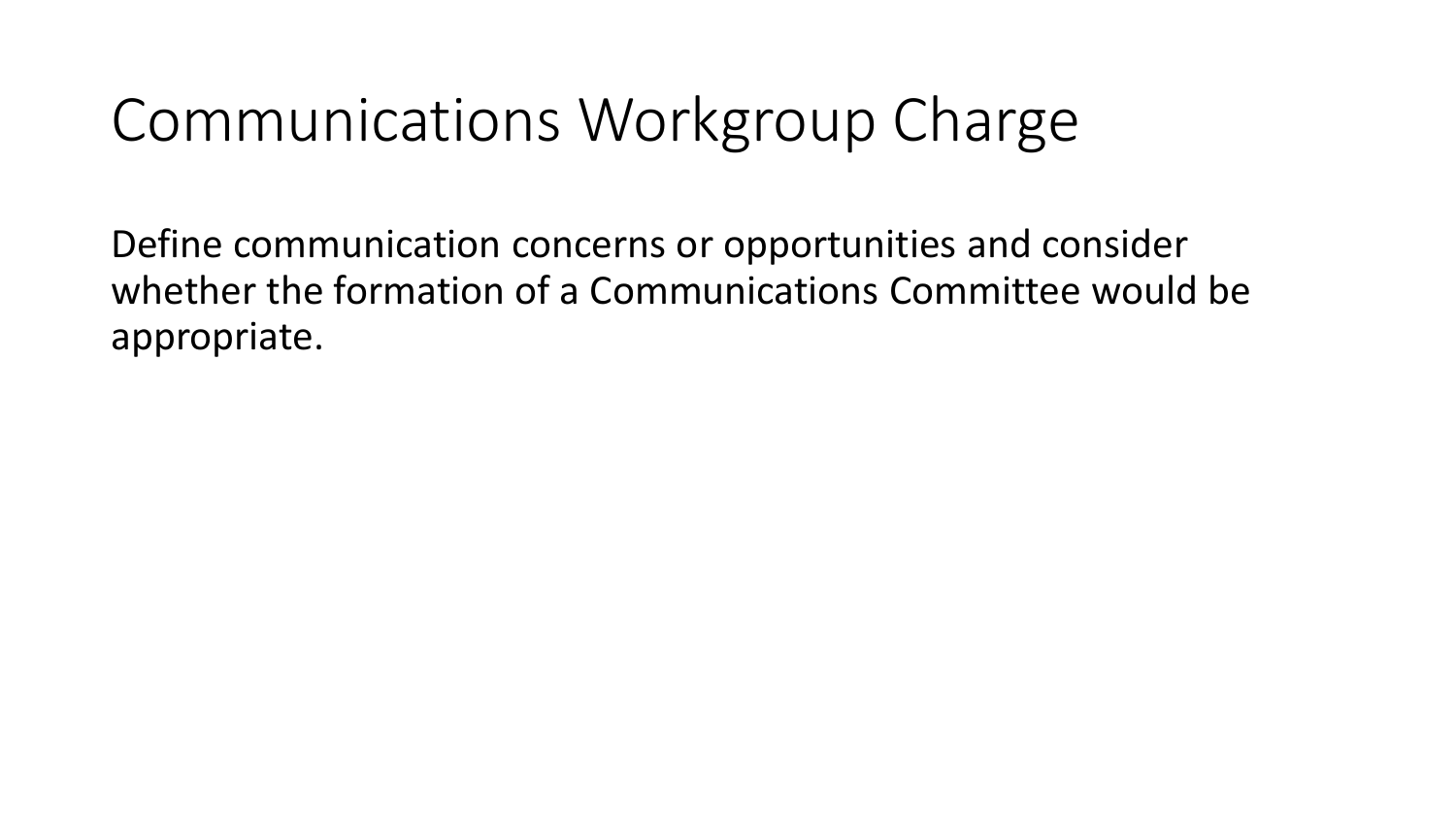### Key Questions the Workgroup Considered

- Which work or concerns fall under the umbrella of communication?
- Which aspects of communication belong to the board and which to administration?
- Do we have the right infrastructure in place to handle the increased speed of communication and use of social media?
- How does communication in a crisis differ from everyday communication?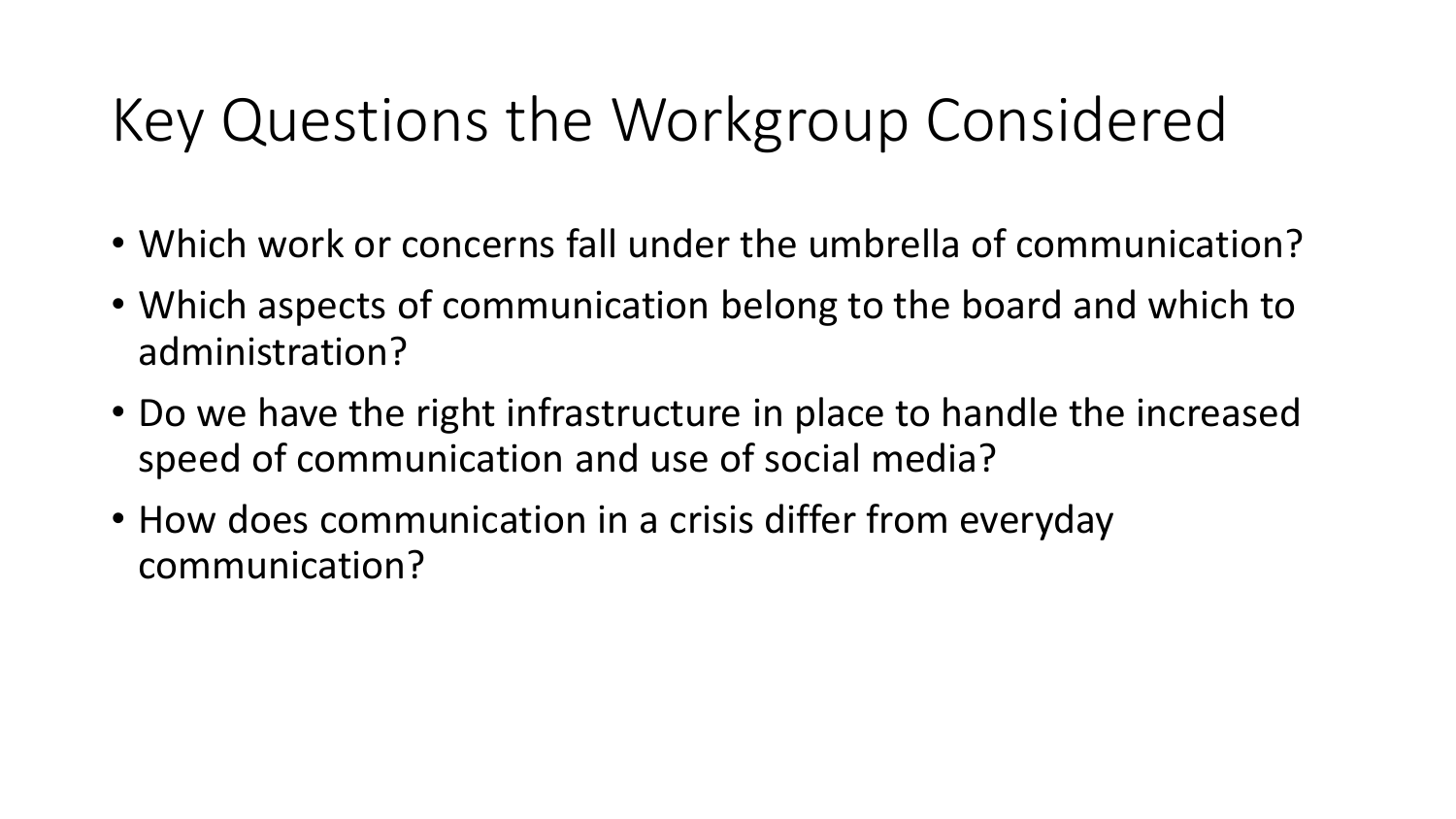## Findings

- Increased informal communication about community concerns on social media platforms
- Under pandemic conditions, public highlighting importance of communication efficacy
- Administration has defined communication as an area of focus in the strategic plan
- BoE has no formal plan for crisis or other time-sensitive communications
- BoE members using inconsistent strategies on various communication platforms